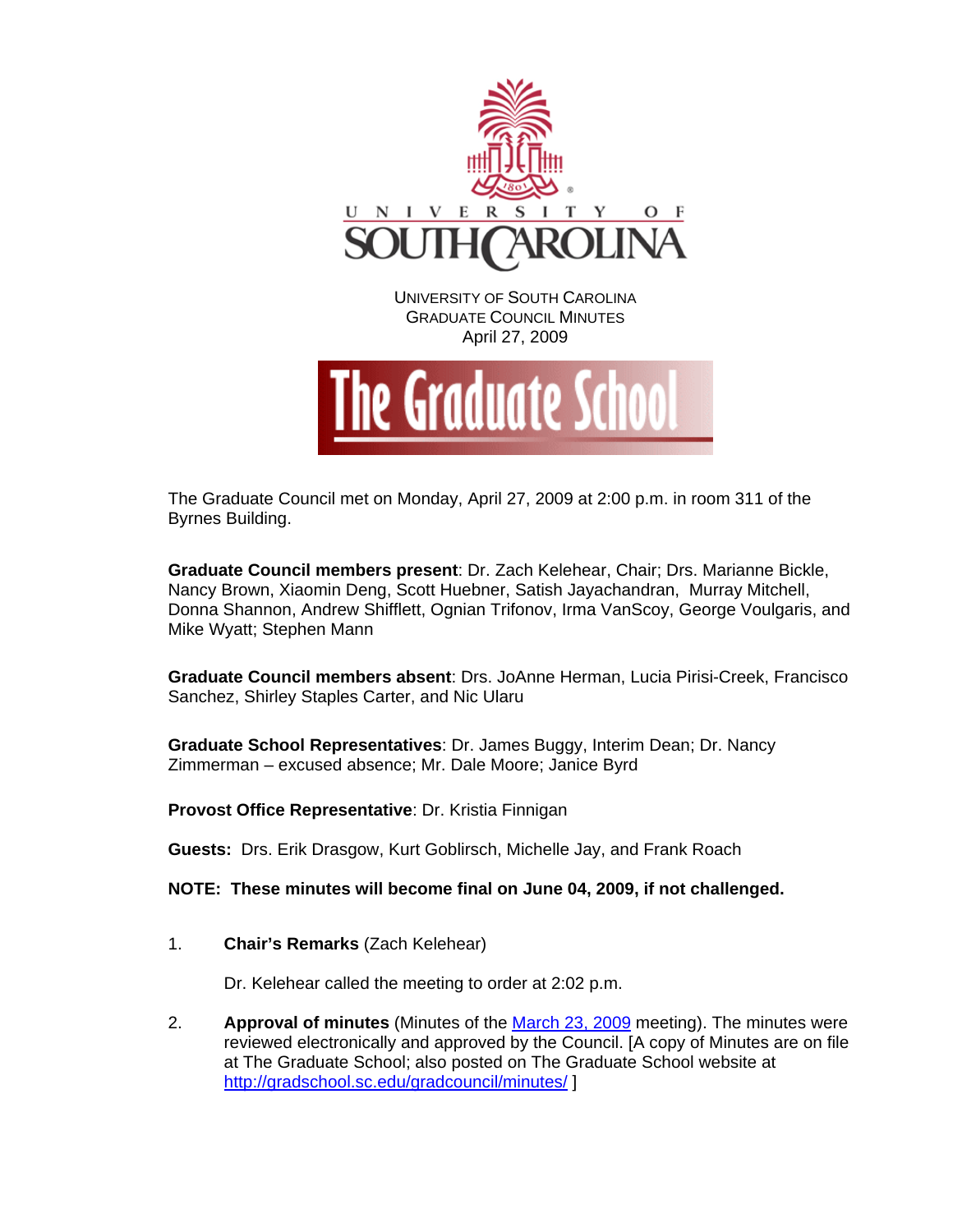### 3. **Report of the Academic Policy and Practices Committee** (Zach Kelehear)

• Dr. Kelehear reminded the Council of the following approval from the March 23, 2009 Graduate Council meeting:

#### **APPROVED**

The following recommendation was made by the Academic Policy and Practices Committee to Graduate Council:

The charge of the Academic Policies and Practices Committee is to study, review, and propose policies and practices regarding academic policies and regulations of the Graduate School. The topics and policies for consideration and/or review may arise during deliberations of the Graduate Council or its committees, or may be referred to the Committee by the Provost, the Dean of the Graduate School, the Graduate Faculty, or individual graduate faculty members. The Committee makes recommendations to the Dean of the Graduate School or to the Graduate Council as appropriate. [It has been the Council's practice for some years for the immediate past chair of the Graduate Council to chair this committee.] The vice chair of the Graduate Council shall chair the Academic Policies and Practices Committee and the immediate past chair of the Graduate Council shall serve as a member of the committee.

 The Council voted and approved the change to the *Graduate Council Manual*.

### 4. **Report of the Interim Dean of The Graduate School** (James Buggy)

- Dr. Buggy reported on a March 26, 2009 meeting with the Commission on Higher Education (CHE) concerning the creation of a South Carolina Graduate Professional Alliance. This group will meet periodically to address issues of common interest in graduate education. The provosts and graduate deans from the three research universities would be permanent members. The other comprehensive universities would have rotating membership; currently Winthrop, South Carolina State University, and The Citadel are members. The senior academic officer of the Technical College System will also be part of the group. The committee discussed CHE's concern over an increase in graduate degrees being offered by for profit online institutions and ways for the public institutions to cooperate to better serve the needs of the state. Recently, CHE released a report, *[Leveraging](http://www.che.sc.gov/InfoCntr/HESC_Files/che_2169_leverage_leave_behind_web.pdf)  [Higher Education for a Stronger Carolina](http://www.che.sc.gov/InfoCntr/HESC_Files/che_2169_leverage_leave_behind_web.pdf)*. This report was developed by a blue ribbon panel commissioned to examine the role of higher education in South Carolina. The report acknowledges that resources for graduate education if South Carolina are needed to promote economic development.
- Dr. Buggy discussed the Spring Graduate Directors and Program Administrator's meeting held on April 15, 2009. At this meeting, the following was discussed:
	- o Graduate Student Day. The award winners and photos available at <http://gradschool.sc.edu/gsd/2009/index.htm>. Surveys have been sent to oral and poster presenters in an effort to receive constructive feedback.
	- o Fall TA Training
		- Graduate Instructional Assistant (GIA)/ Graduate Teaching Assistant (GTA) Workshop - August 12 and 13, 2009. Departments must register students for TA Training Registration by July 27, 2009. Students do not register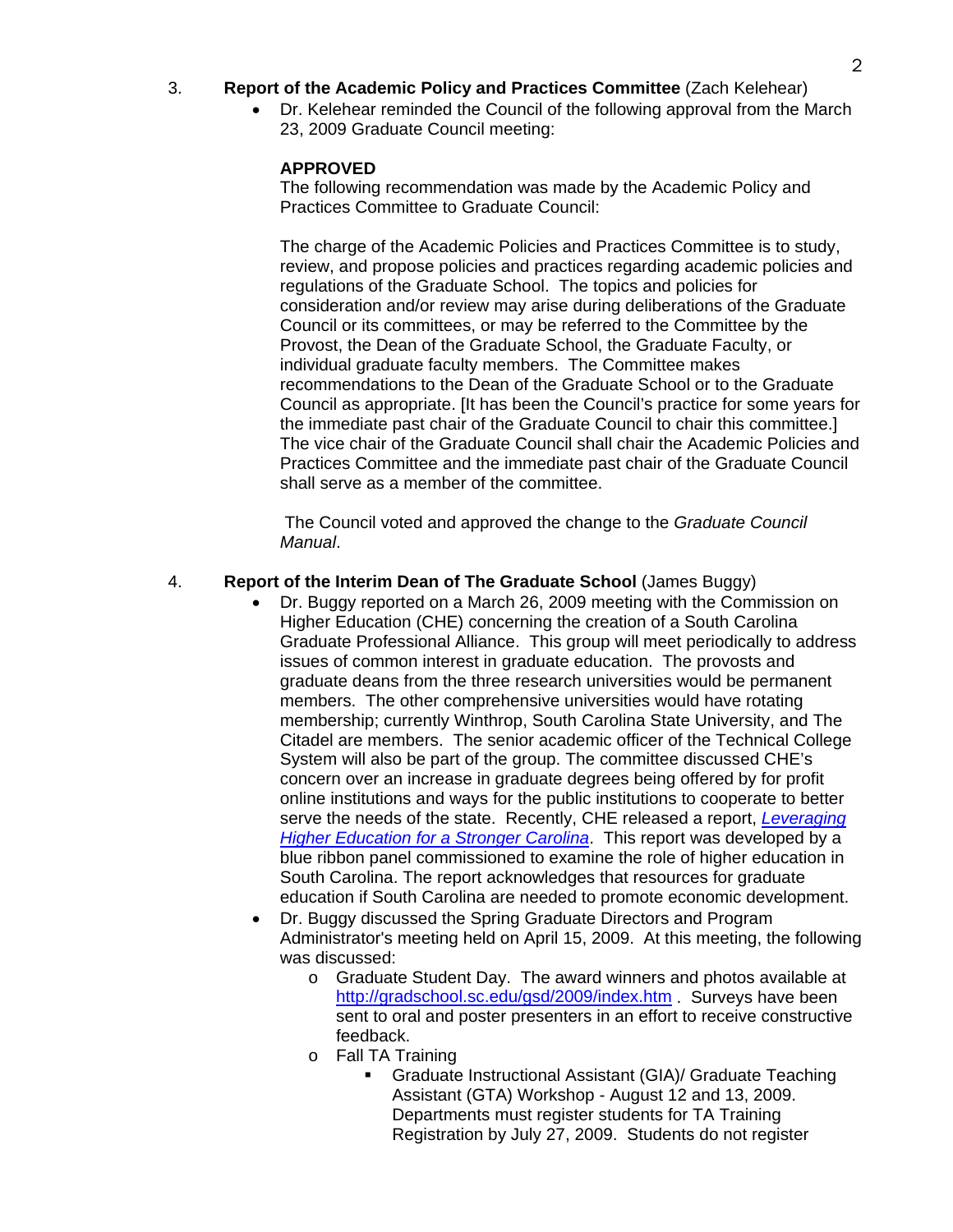themselves. Information available http://www.gradschool.sc.edu/tatrain/.

- **International Teaching Assistant (ITA) Training Workshop and** Assessment will be held Monday August 10th and Friday August 14th, 2009. International students must successfully complete this training as well as GIA/GTA training before they will be allowed to serve as a GIA/GTA. Please contact Alexandra Rowe at Alexandra Rowe@epi.sc.edu to register your students.
- Dr. Buggy asked the Graduate Directors if a workshop for Research Assistants should be held. Many of them agreed. Dr. Buggy plans to contact the Office of Research Compliance to ask if they could assist in organizing the workshop.
- o Dr. Zimmerman emailed Graduate Faculty members a link to electronically cast their ballot for the 2009-2010 Council membership. The last day to submit ballots is Tuesday, May 5, 2009.
- o The Bulletins have been outsourced to a vendor for a web-based version. The first draft of the new Graduate Bulletin is now available at http://catalog.sc.acalog.com/. Dr. Buggy stressed that it is important for department to review their faculty list because currently the bulletin displays some inaccurate information. Also, admission standards and degree requirement information in the bulletin should match what is in a program website, and the bulletin information is official.
- o Additions and/or revisions to the graduate application and the program-specific supplementals are due to CollegeNet by June 1, 2009. For information on how to review and submit revisions, see <http://www.gradschool.sc.edu/gradstaff/annualupdate/> .
- o Graduate Assistant (GA) stipends. Programs are encouraged to provide competitive GA stipends to attract the most highly qualified graduate students. See [Graduate Life 2008- Provost Study Group](http://www.gradschool.sc.edu/graddir/docs/Graduate%20Life%202008-%20Provost%20Study%20Group%20Report.pdf)  [Report.pdf](http://www.gradschool.sc.edu/graddir/docs/Graduate%20Life%202008-%20Provost%20Study%20Group%20Report.pdf) and the [USC section of Chronicle Stipend Survey 2008](http://www.gradschool.sc.edu/graddir/docs/The%20Chronicle_%20Stipend%20Survey%202008.pdf) from<http://chronicle.com/weekly/v55/i15/15a00102.htm> . 2009-10 revision of the minimum stipend for appointment of Graduate Assistants: Stipend Range \$1,200 minimum for fall or spring semester for not more than 10 hours per week. \$600 minimum per summer session for not more than 10 hours per week. See [Council of](http://www.gradschool.sc.edu/graddir/docs/Graduate%20Assistantship%20Policy%20Changes%202009-10.pdf)  [Academic Deans Recommendation on 2009-10 Graduate](http://www.gradschool.sc.edu/graddir/docs/Graduate%20Assistantship%20Policy%20Changes%202009-10.pdf)  [Assistantship Policy Changes](http://www.gradschool.sc.edu/graddir/docs/Graduate%20Assistantship%20Policy%20Changes%202009-10.pdf).
- o Communication with graduate students. Dr. Buggy stated that many students do not receive information via the GSTUDENTS listserv because they have not updated their @mailbox.sc.edu email addresses. Students can now visit <http://www.gradschool.sc.edu/current/forwardemail.htm> to get directions on how to forward their email to the email address they use.
- o A web-based exit survey has been sent to all graduate students who have applied for a spring 2009 degree.
- Dr. Buggy reminded the Council that effective January 1, 2009 all USC students must present proof of citizenship or lawful presence in the U.S. before enrolling. This policy [\(ACAF 3.40\)](http://www.sc.edu/policies/acaf340.pdf) has been adopted by the University in order to comply with section 59-101-430 of the South Carolina Code of Laws, as amended, which requires that lawful presence in the United States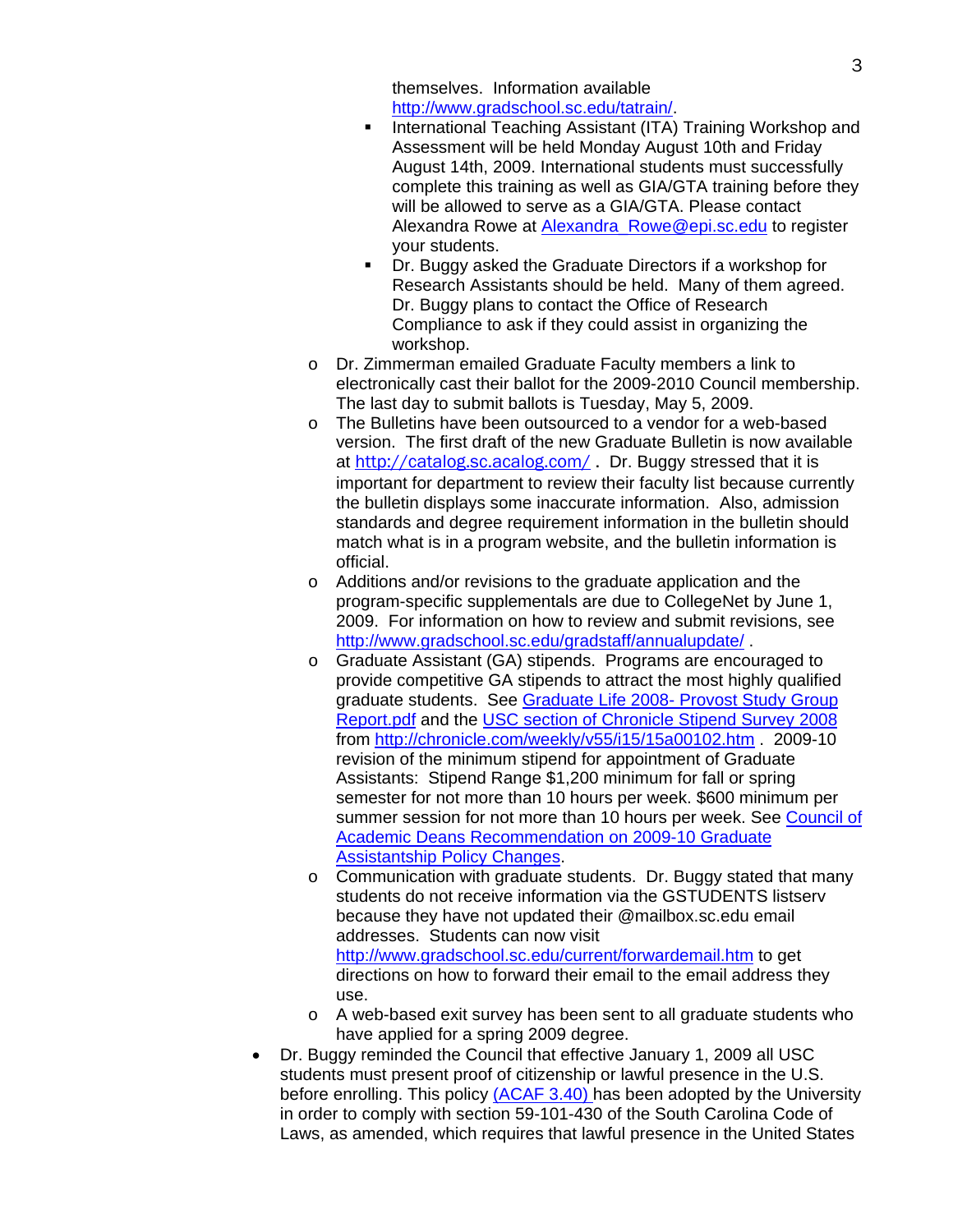is verified before enrollment at any public institution of higher education. Verification of immigration status for non-citizens will be conducted by International student officials. For more information, students and faculty can visit http://registrar.sc.edu/html/citizenshipverification.stm .

- To improve communication, the [Graduate Directors webpage](http://www.gradschool.sc.edu/graddir/) now has [links](http://www.gradschool.sc.edu/graddir/meetannounce.htm) to meeting agendas, announcements, and documents of interest.
- 5. **Report of the Associate Dean / Secretary of the Graduate Council** (Nancy Zimmerman – excused absence)

### 6. **Report of the Graduate Student Association Representative** (Stephen Mann)

- Mr. Mann introduced the Council to the elected Graduate Student Association (GSA) representative to serve on the Graduate Council for the 2009 – 2010 term, Andrea Adams.
- Dr. Buggy and the Council thanked Mr. Mann for his service to the Graduate Council during the 2008-2009 term and welcomed Ms. Adams.
- 7. **Other Committee Reports**  None
- 8. **Report of the Committee on 500/600 Level Courses, Distance Education, and Special Courses** (Nancy Zimmerman – excused absence)

Faculty Senate Committee on Curricula and Courses met on April 10, 2009.

**No additional action taken** on course proposals returned to units after the October 17, 2008 or November 14, 2008 meetings – no revisions received from units: ECHE 573 - new ENHS 664 - title and description

# **Approvals:**

FREN 510- description FREN 517 [=LING 502] – prerequisite LING 502 [=FREN517] – prerequisite GERM 410 - change number to 510 and description STAT 590 – deletion and curriculum THEA 569 – new THEA 583 – new ACCT 506 – new (withdrawn and resubmitted) CSCE 510 - prerequisite CSCE 520 - prerequisite CSCE 531 - prerequisite CSCE 547 - prerequisite CSCE 552 - prerequisite CSCE 565 - prerequisite CSCE 574 - prerequisite CSCE 612 - prerequisite CSCE 563 - prerequisite

**Not approved –** returned to unit for revisions**:** 

- ARAB 315 change number to 615 FREN 315 - change number to 615
- GERM 315 change number to 615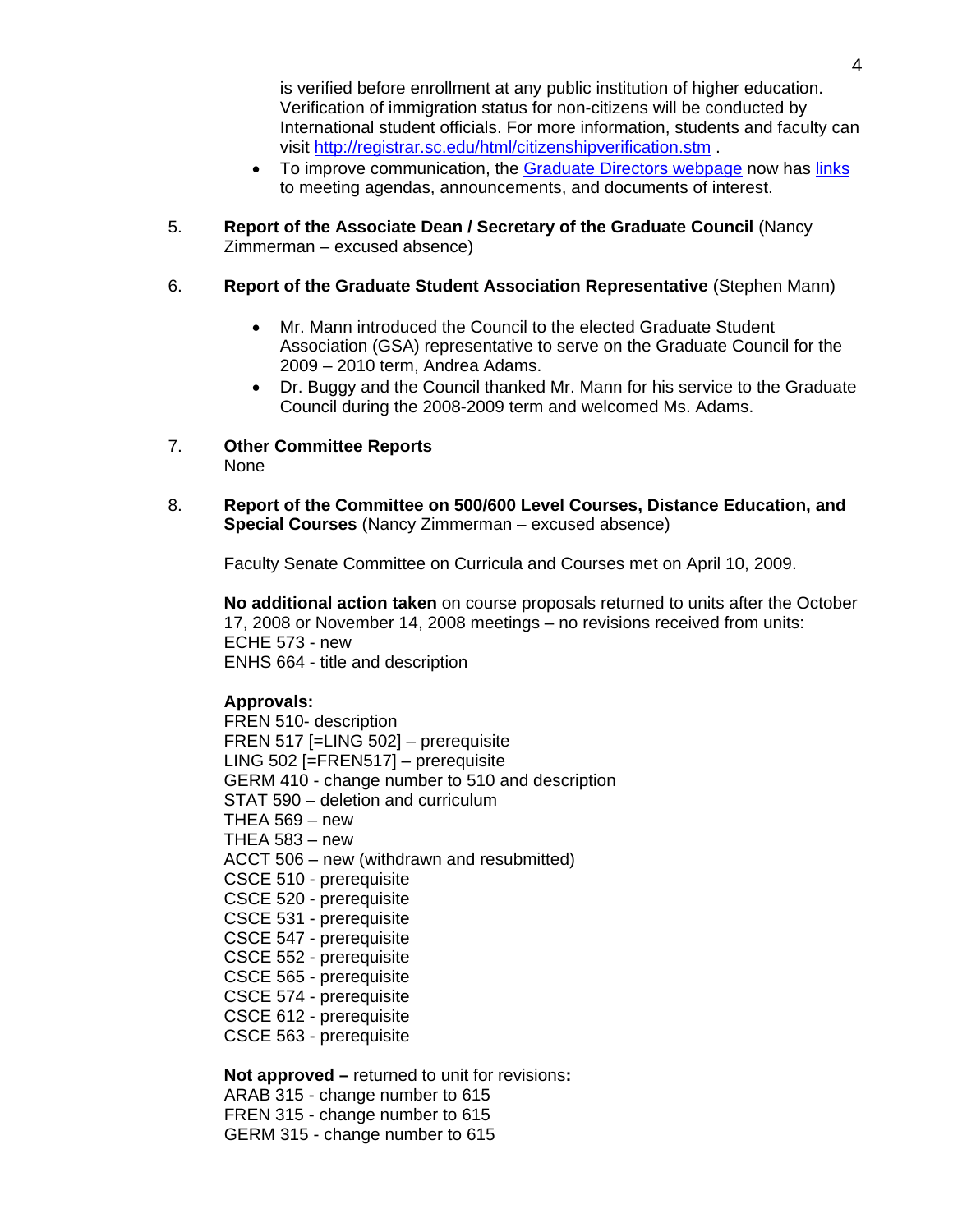GREK 314 - change number to 614 and description GREK 315 - change number to 615 and prerequisite ITAL 315 - change number to 615 LATN 314 - change number to 614 and description LATN 315 - change number to 615 PORT 315 - change number to 615 RUSS 315 - change number to 615 and prerequisite RUSS 316 - change number to 616 and prerequisite SPAN 315 - change number to 615

The next meeting of the Committee on Curricula and Courses will be held May 8, 2009 at 1:30 PM.

#### **TIP Approvals:**

| <b>MGMT 719</b> | ACCT 728        |
|-----------------|-----------------|
| <b>MGMT 720</b> | ACCT 729        |
| <b>MGMT 722</b> | <b>ECON 720</b> |
| <b>MGMT 723</b> | <b>FINA 745</b> |
| <b>MGMT 724</b> | <b>FINA 746</b> |
| <b>MGMT 725</b> | <b>FINA 760</b> |
| MGMT 726        | <b>MGSC 791</b> |
| <b>MGMT 728</b> | <b>MGSC 796</b> |
| <b>MGMT 729</b> | <b>MKTG 701</b> |
| MGMT 730        | <b>NURS 722</b> |
| <b>MGMT 771</b> | <b>NURS 810</b> |
| <b>MGMT 772</b> | <b>MGMT 801</b> |
| <b>MGMT 782</b> |                 |

#### **Special Topics Graduate Course Request Approvals Fall 2009:**

| BADM 780E | MUSC 744S        |
|-----------|------------------|
| EMCH 561A | <b>PSYC 888K</b> |
| EMCH 561N | <b>RELG 592J</b> |
| ENGL 890G | SPTE 590A        |
| JOUR 563D | THEA 577A        |
| MATH 788F |                  |

**Special Topics Graduate Request Approvals Maymester 2009:**  RELG 594M ENVR 501M

**Special Topics Graduate Request Approvals Summer II 2009:**  THEA 599A RELG 592N SOWK 768A

#### 9. **Fellowships Committee** (James Buggy)

• Dr. Buggy advised the Council that the Fellowships Committee recently met to select recipients for Summer Dissertation Fellowships and Graduate Incentive Continuing Scholarships. Once confirmed, the names will be posted on the Graduate School website [\(http://gradschool.sc.edu/support/\)](http://gradschool.sc.edu/support/).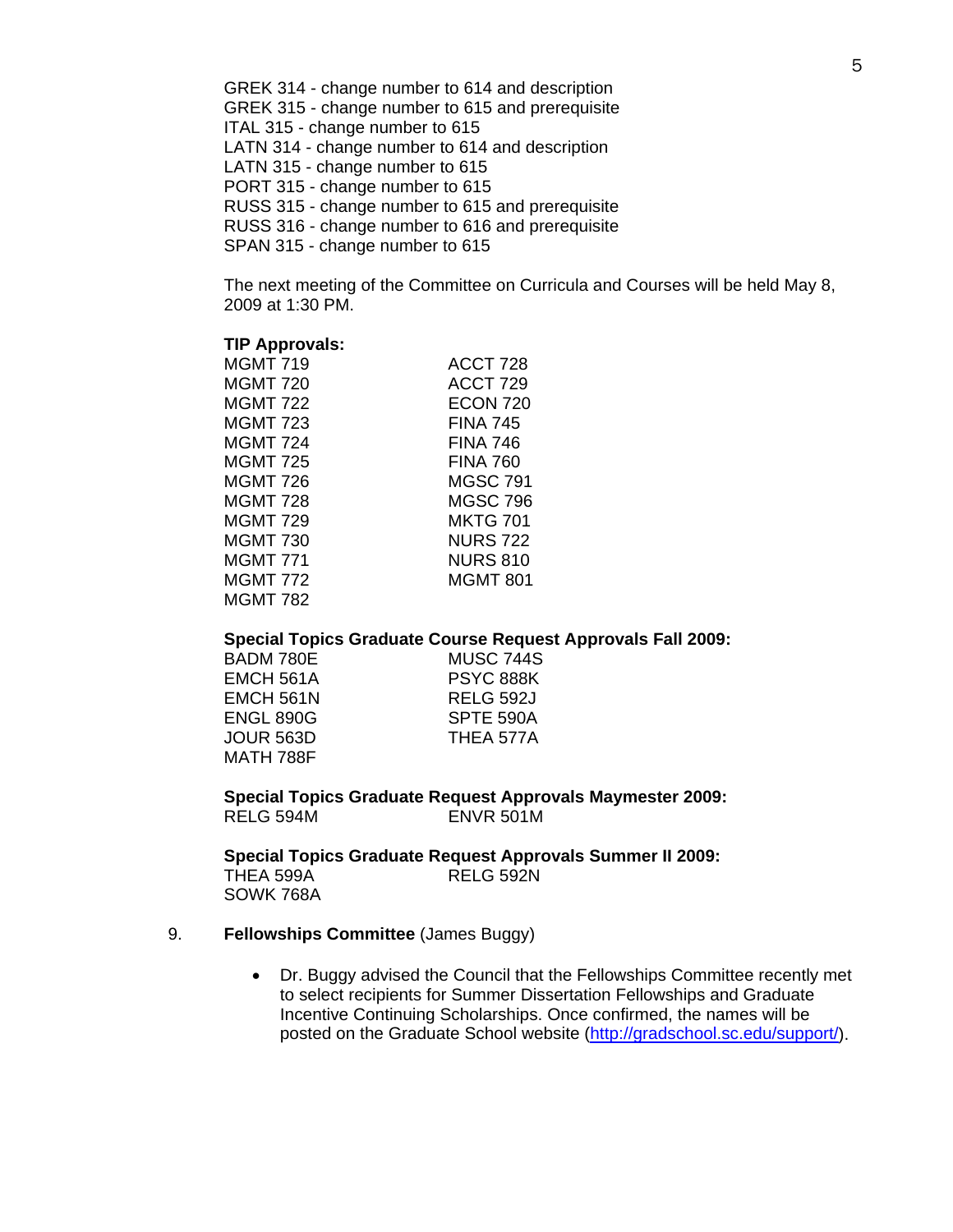10. **Report of the Humanities, Social Sciences, Education, and Related Professional Programs Committee** (Murray Mitchell)

### **COLLEGE OF ARTS AND SCIENCES**

#### *Languages, Literatures, and Cultures*

Course Change Proposal: **APPROVED**

**From: GERM 705** [History of the German Language \(3\)](http://gradschool.sc.edu/gradcouncil/curricula/CCP%20GERM%20705.pdf) Relationship of German to the other Germanic languages. Phonological and morphological development of German. Attention also to syntax, vocabulary, and dialects.

{=LING 733}

Prereq: Reading knowledge of High German

**To: GERM 516** History of the German Language (3) Development of German in the Germanic, Old High German, Middle High German, and New High German periods. Phonology, morphology, syntax, semantics, and the relationship between dialects and the standard language.

{=LING 733} Prereq: None

[Effective: Fall 2009]

#### *Linguistics*

Course Change Proposal: **APPROVED**

**From: LING 733** [History of the German Language \(3\)](http://gradschool.sc.edu/gradcouncil/curricula/CCP%20LING%20733.pdf) Relationship of German to the other Germanic languages. Phonological and morphological development of German. Attention also to syntax, vocabulary, and dialects.

{=GERM 705}

**To: LING 733** History of the German Language (3) Development of German in the Germanic, Old High German, Middle High German, and New High German periods. Phonology, morphology, syntax, semantics, and the relationship between dialects and the standard language.

 ${=}$ GERM 516 $}$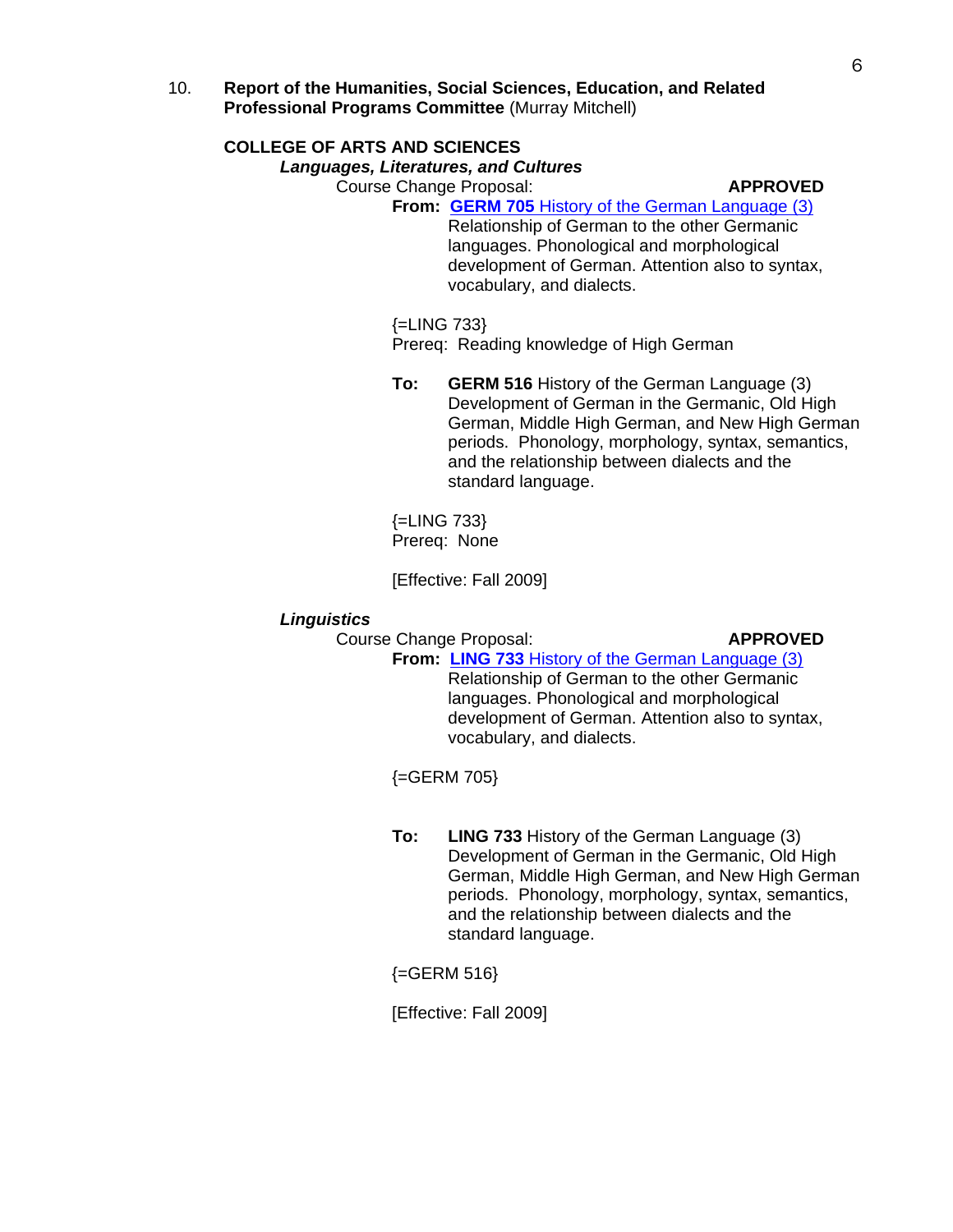#### *Psychology*

New Course Proposal: **APPROVED**

**PSYC 751 [Race, Class, Gender, and Sexuality \(3\)](http://gradschool.sc.edu/gradcouncil/curricula/NCP%20PSYC%20751.pdf)** Historical and contemporary dimensions of social inequality centered in race, social class, gender, and sexuality.

{=WGST 705 and SOCY 705}

[Effective: Fall 2009]

#### *Theatre and Dance*

Course Change Proposal: **APPROVED From: THEA 790** [Professional Theatre Internship \(3-9\)](http://gradschool.sc.edu/gradcouncil/curricula/CCP%20THEA%20790.pdf)

Prereq: M.F.A. degree candidate status

**To: THEA 790** Professional Theatre Internship (3-9)

Prereq: Graduate standing and permission of area head

[Effective: Fall 2009]

# **COLLEGE OF EDUCATION**

*Department of Educational Studies* 

Course Change Proposal: **APPROVED**

**From: EDRM 840** [Methods of Ethnographic Description \(3\)](http://gradschool.sc.edu/gradcouncil/curricula/CCP%20EDRM%20840.pdf) Theory, methodology and practice of ethnographic research. Students will conduct research in applied settings using participant observation and interviews.

Prereq: EDRM 740

**To: EDRM 840** Advanced Qualitative Inquiry in Education (3)

> Theory, methodology and practice of qualitative research in educational settings. Students will conduct research in applied settings using qualitative data collection methods including observations, interviews, focus groups, and document analysis.

Prereq: EDRM 740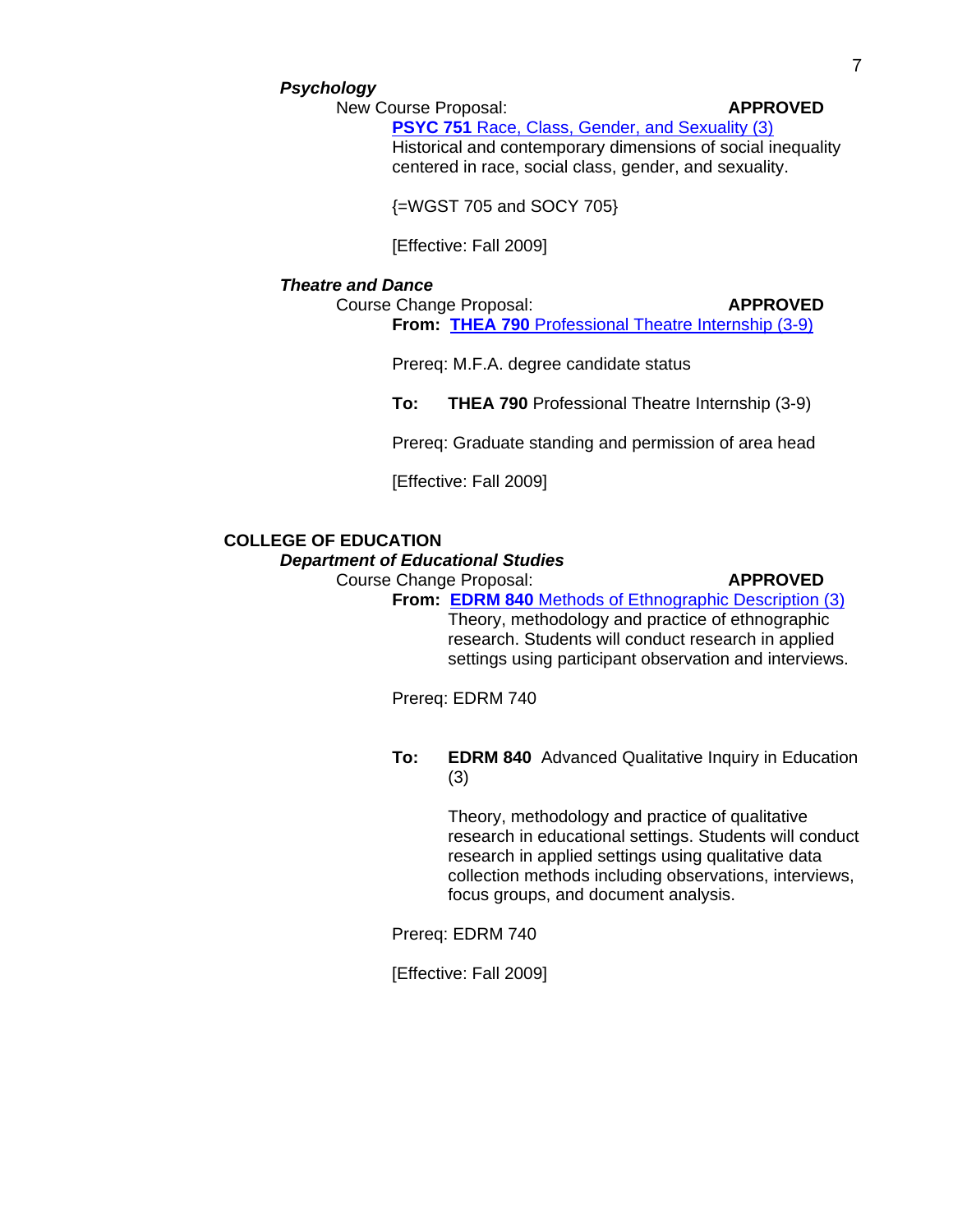Curriculum and Bulletin Change: **APPROVED** [M.Ed. in Special Education](http://gradschool.sc.edu/gradcouncil/curricula/CBC%20M.Ed.%20in%20Special%20Education.pdf)

- 1. Deleted redundant information from the Admission Section list of requirements that is also included in the Exams and Certification Section list of requirements.
- 2. Changed total program course credits from 39 to 36 hours by eliminating one elective. The total number of required hours is still consistent with other M.Ed. programs in special education at other major universities.
- 3. Made the following course changes:
	- a. Professional Core Requirements: Deleted EDEX 792 (Issues in Special Education) because faculty analysis of student feedback and performance indicated that contemporary issues in special education would be more effectively addressed by being embedded in other required courses. Added EDEX 715 (Applied Behavior Analysis in Special Education) to place greater emphasis on bestpractices evidence-based procedures in the field of special education.
	- b. Early Childhood Special Education: Deleted EDEX 785 (Language Impairment in Children) because the course content has been embedded in another course (EDEX 615; Curriculum and Language Instruction for Students with Severe and Multiple Disabilities). Students in this program had 6 hours of electives and an approved course. Now they will have only 3 hours of electives. Added EDEX 713 (Practicum in Instruction of Exceptional Children I) because faculty analysis of student feedback indicates that students would benefit from additional applied experience. Changed 714P to 714E and 891P to 891N to be consistent with suffix changes in recently approved course changes.
	- c. Emotional Disabilities, Learning Disabilities, and Mental Retardation: Added EDEX 691 (Inclusion: Co-Teaching Students with Mild Disabilities) because it better prepares our students for the current inclusive practices in schools.
	- d. Mental Retardation: Changed 714M to 714MM and 891M to 891MM to be consistent with suffix changes in recently approved course changes.
	- e. Severe and Multiple Disabilities: Deleted EDEX 785 (Language Impairment in Children) because the course content has been embedded in another course (EDEX 615; Curriculum and Language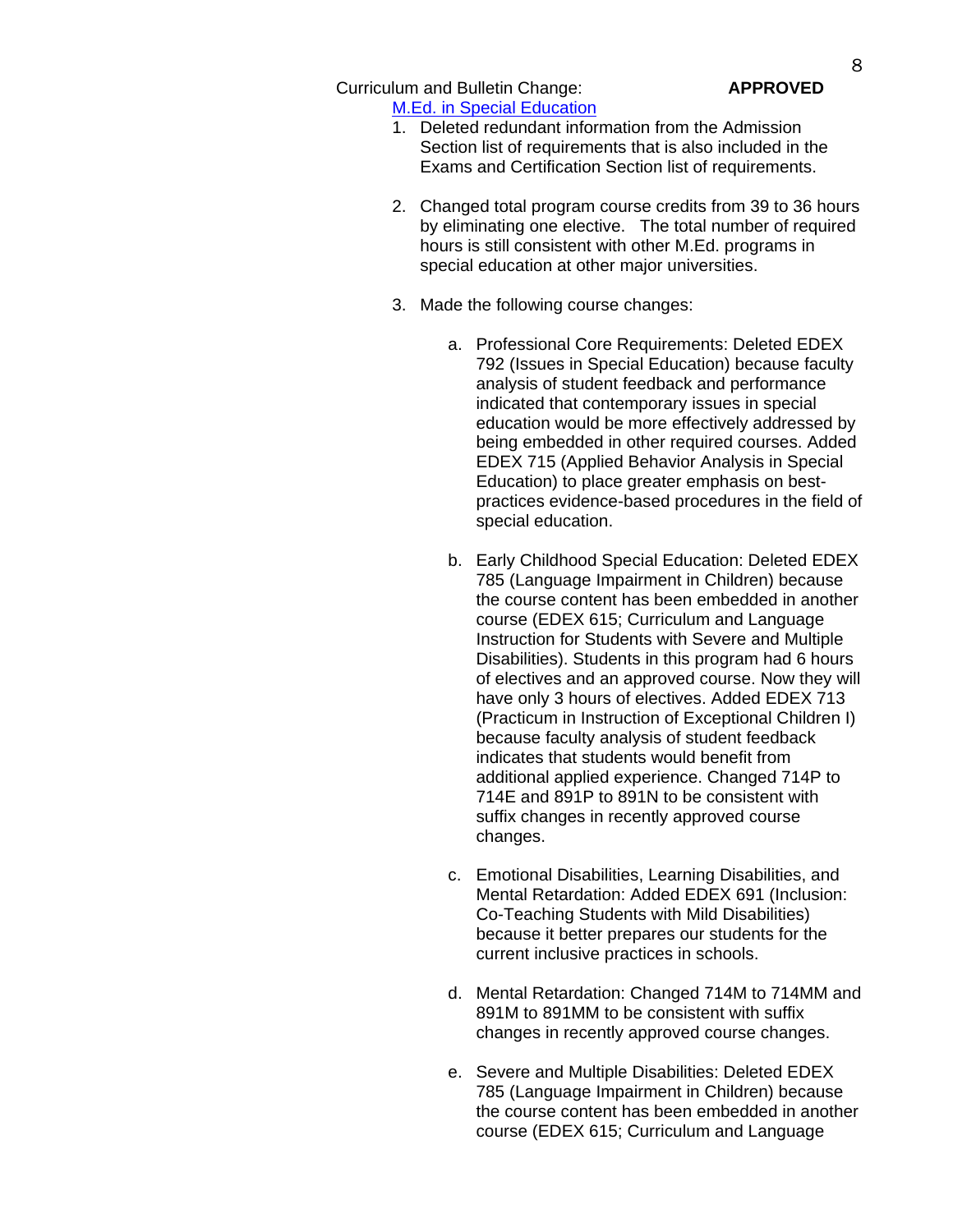Instruction for Students with Severe and Multiple Disabilities). Added EDEX 717 because it enables our students to meet requirements leading toward national certification in behavior analysis. Changed 714M to 714S to be consistent with suffix changes in recently approved course changes.

f. Electives: Changed the number of electives for each area to correspond to the overall required hours.

[Effective: Fall 2009]

New Course Proposal: **APPROVED EDEX 717** [Research and Ethics in Behavior Analysis](http://gradschool.sc.edu/gradcouncil/curricula/NCP%20EDEX%20717.pdf) (3) Single-case methodology and research; legal, ethical, and professional issues in behavior analysis.

Prereq: EDEX 610 or EDEX 715

[Effective: Spring 2010]

### **COLLEGE OF HOSPITALITY, RETAIL, AND SPORT MANAGEMENT**  *Sport and Entertainment Management*

Course Change Proposal: **APPROVED**

**From: SPTE 799** [Thesis Preparation \(3-6\)](http://gradschool.sc.edu/gradcouncil/curricula/CCP%20SPTE%20799.pdf) Thesis preparation in sport and entertainment management.

Prereq: Department permission

**To: SPTE 799** Thesis Preparation (1-6) Thesis preparation in sport and entertainment management.

Prereq: Department permission

[Effective: Summer 2009]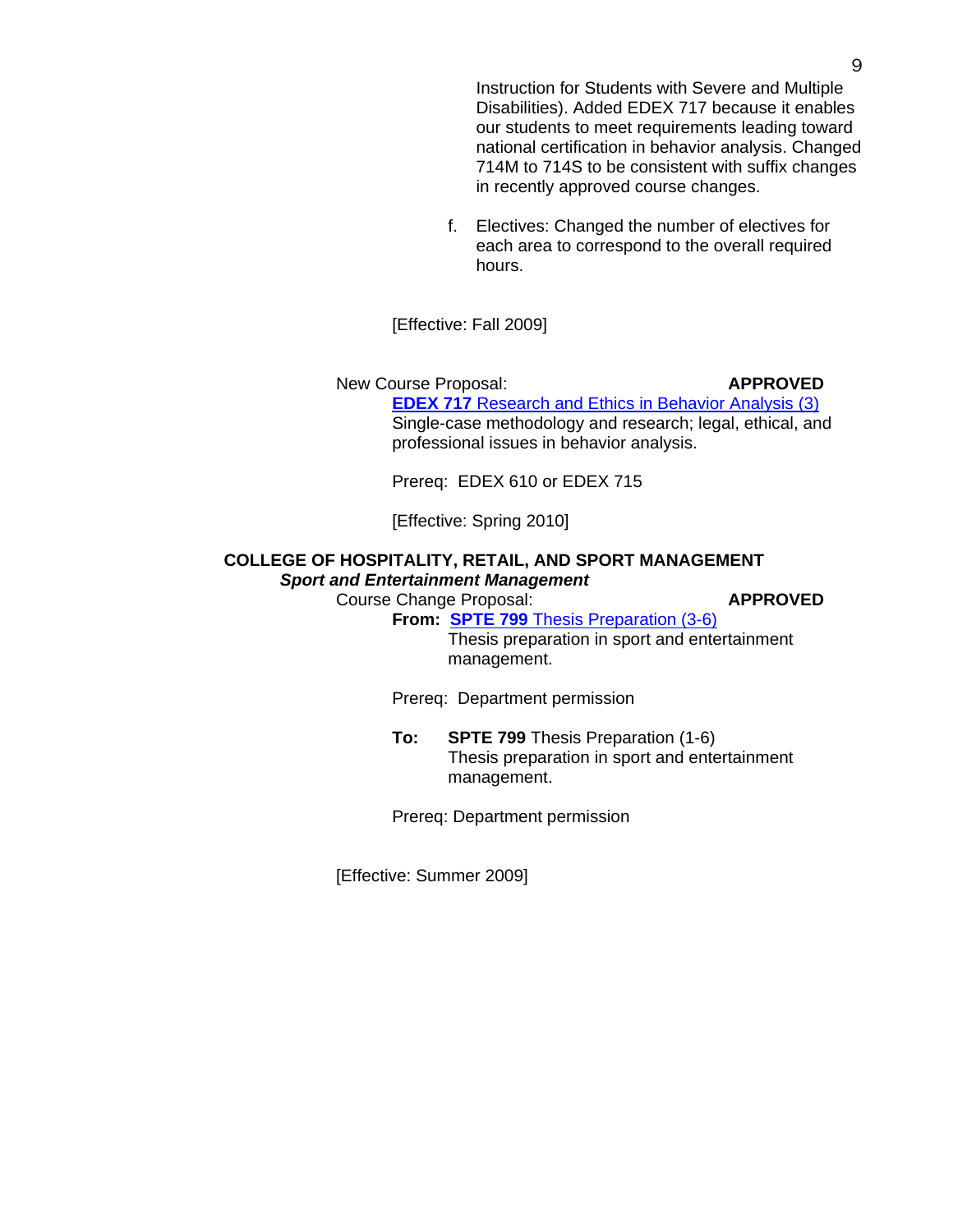11. **Report of Science, Math, and Related Professional Programs Committee** (Mike Wyatt)

### **ARNOLD SCHOOL OF PUBLIC HEALTH**  *Health Promotion, Education, and Behavior*

Curriculum and Bulletin Change: **APPROVED**

[M.S. degree in Health Promotion, Education, and Behavior](http://gradschool.sc.edu/gradcouncil/curricula/CBC%20MS%20Degree%20in%20Health%20Promotion,%20Education,%20and%20Behavior.pdf) The Department of Health Promotion, Education, and Behavior has voted to terminate the M.S. degree (both the thesis and project options), and requests approval of this action by the Arnold School of Public Health and the USC Graduate Council. This action is requested because of the long history of low enrollment and graduation rates in the program. The internal end date for the degree program will be Spring 2011.

[Effective: Fall 2009]

# **COLLEGE OF ARTS AND SCIENCES**

# *Biological Sciences*

Curriculum and Bulletin Change: **APPROVED**

[Ph.D. and M.S. Degrees in Biological Sciences](http://gradschool.sc.edu/gradcouncil/curricula/CBC%20Ph.D.%20and%20M.S.%20Degrees%20in%20Biological%20Sciences.pdf)

Changes are in response to a recent email from Associate Dean Nancy Zimmerman: "It has come to the Graduate School's attention that there is a handbook given to graduate students in the biological sciences outlining specific requirements that are not listed in the Graduate Bulletin. Graduate program requirements are to be transparent and stated explicitly in the Graduate Bulletin. The requirements for biological sciences are stated in only the most general terms." The text of the new version was reviewed by the Department's Graduate Studies Committee and approved by the Department of Biological Sciences faculty at a general Faculty Meeting on March 30, 2009. The internal handbook will be revised over the summer to conform to this text.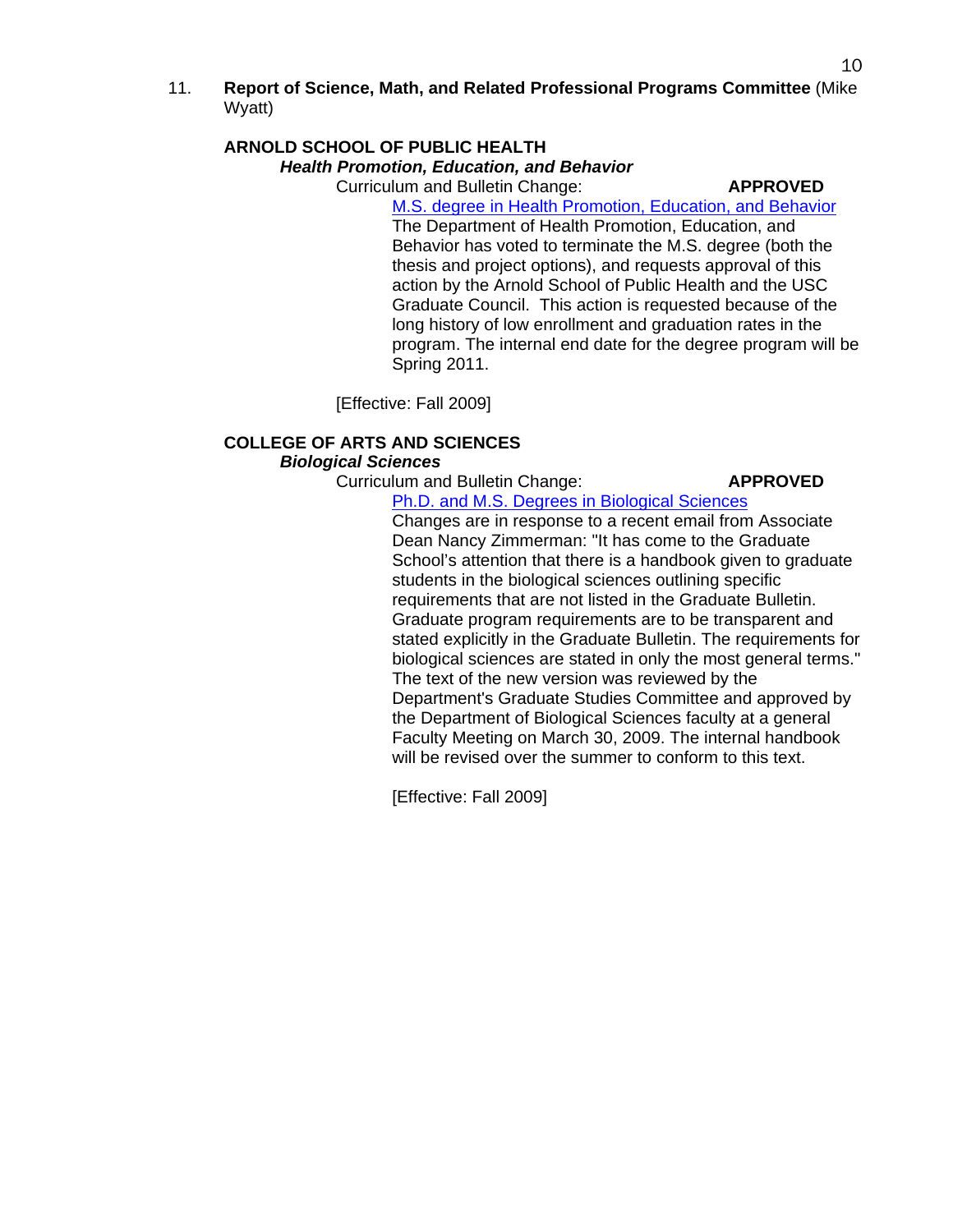#### *Mathematics*

Course Change Proposal: **APPROVED**

**From: MATH 706** [Numerical Linear Algebra \(3\)](http://gradschool.sc.edu/gradcouncil/curricula/CCP%20MATH%20706.pdf) Matrix factorization; iterative methods including pre conditioning, iterative methods of eigenvalue problems, singular value decomposition, least squares. Includes theoretical development of concepts and practical algorithm implementation.

Prereq: MATH 700 or consent of the department

**To: MATH 709** Foundations of Computational Mathematics II (3) Vectors and matrices; QR factorization; conditioning and stability; solving systems of equations; eigenvalue/eigenvector problems; Krylov subspace iterative methods; singular value decomposition. Includes theoretical development of concepts and practical algorithm implementation.

> Prereq: Math 544 or 526, or equivalent upper level undergraduate courses in Linear Algebra

[Effective: Fall 2009]

# Course Change Proposal: **APPROVED From: MATH 720** [Applied Mathematics I \(3\)](http://gradschool.sc.edu/gradcouncil/curricula/CCP%20MATH%20720.pdf)

Methods for solving equations from applied mathematics and the natural sciences, including a study of boundary value problems, integral equations, and eigenvalue problems using transform techniques, Green's functions, and variational principles.

Prereq: MATH 555 or equivalent

**To: MATH 720** Applied Mathematics I (3) Modeling and solution techniques for differential and integral equations from sciences and engineering, including a study of boundary and initial value problems, integral equations, and eigenvalue problems using transform techniques, Green's functions, and variational principles.

Prereq: Math 554 and Math 520, or equivalent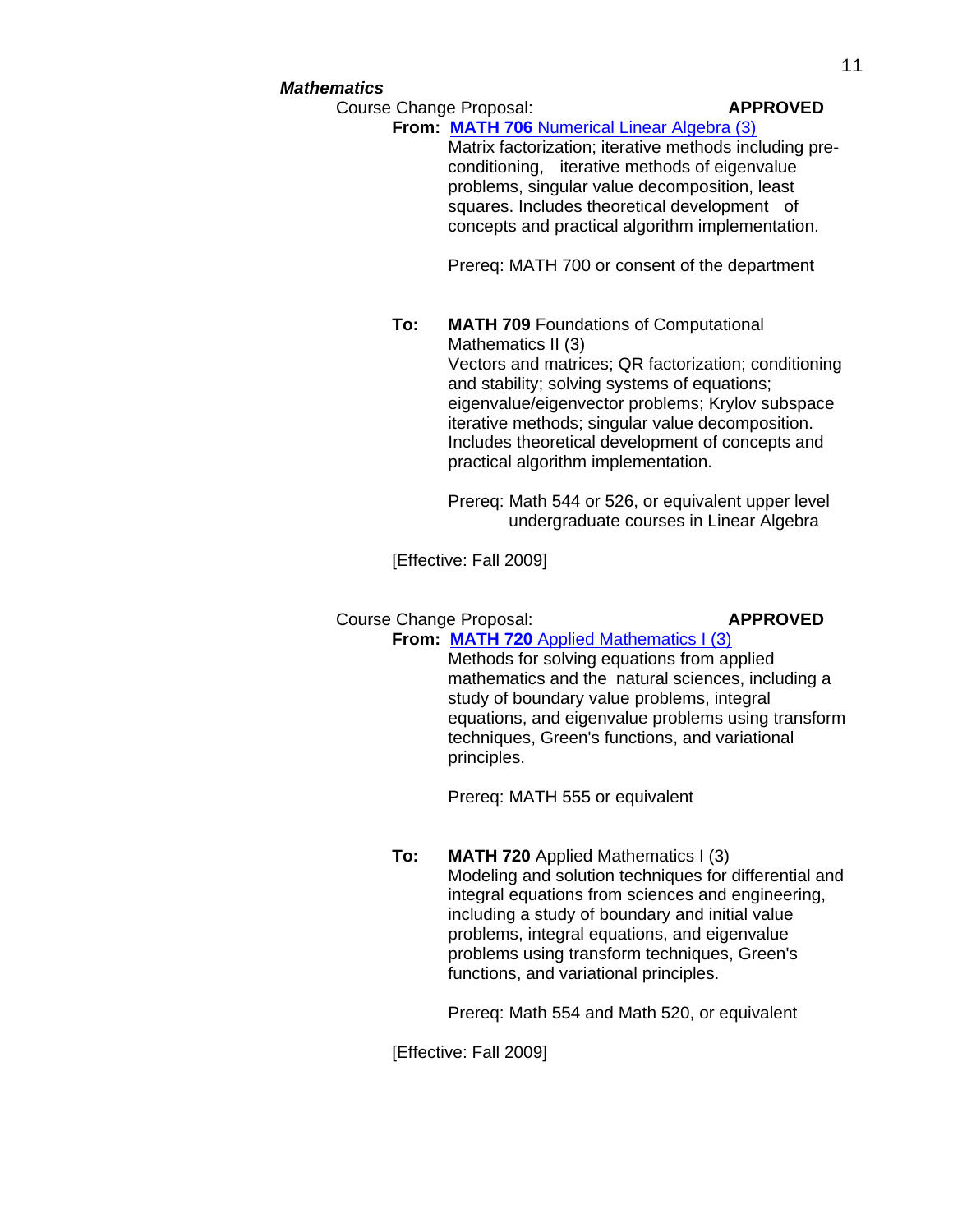Course Change Proposal: **APPROVED**

**From: MATH 721** [Applied Mathematics II \(3\)](http://gradschool.sc.edu/gradcouncil/curricula/CCP%20MATH%20721.pdf)

Topics in partial differential equations with emphasis on the equations of the natural sciences; includes classifications of higher order equations, existence and uniqueness of solutions, theory of characteristics, basic properties of elliptic and parabolic equations, Dirichlet and Neumann problems, and the Cauchy problem for hyperbolic equations.

Prereq: MATH 720

**To: MATH 721** Applied Mathematics II (3) Foundations of approximation of functions by Fourier series in Hilbert space; fundamental PDEs in mathematical physics; fundamental equations for continua; integral and differential operators in Hilbert spaces. Basic modeling theory and solution techniques for stochastic differential equations.

Prereq: MATH 720

[Effective: Fall 2009]

Course Change Proposal: **APPROVED From: MATH 723** [Advanced Differential Equations \(3\)](http://gradschool.sc.edu/gradcouncil/curricula/CCP%20MATH%20723.pdf)

Advanced topics in ordinary and partial differential equations.

Prereq: MATH 721 or consent of instructor

**To: MATH 723** Differential Equations I (3) Elliptic equations: fundamental solutions, maximum principles, Green's function, energy method and Dirichlet principle; Sobolev spaces: weak derivatives, extension and trace theorems; weak solutions and Fredholm alternative, regularity, eigenvalues and eigenfunctions.

Prereq: Math 703/704 or permission of instructor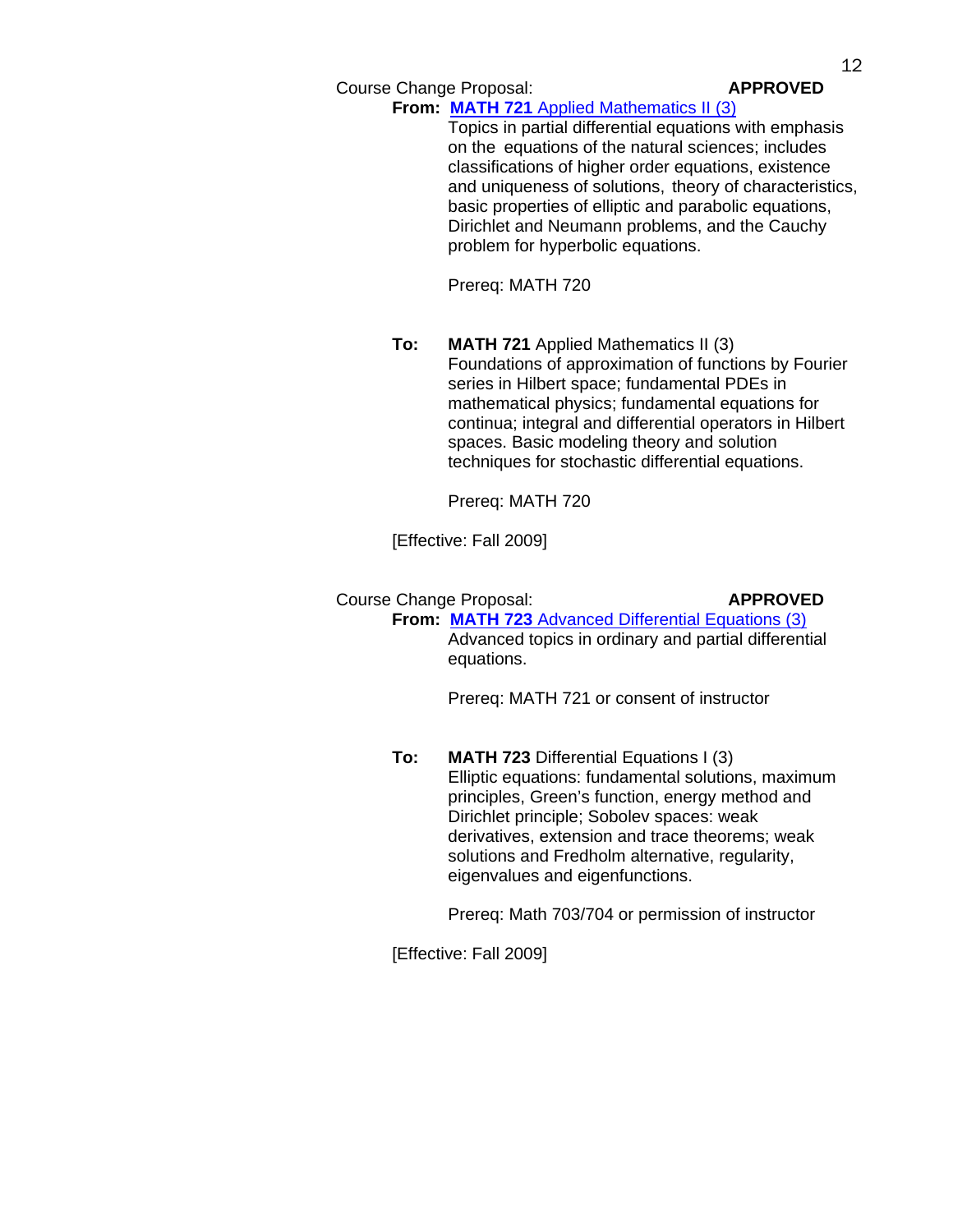Course Change Proposal: **APPROVED**

### **From: MATH 724** [Numerical Differential Equations \(3\)](http://gradschool.sc.edu/gradcouncil/curricula/CCP%20MATH%20724.pdf)

Techniques for numerically solving differential equations; includes finite difference methods, Galerkin methods, finite element method, and collocation.

**To: MATH 726** Numerical Differential Equations I (3) Elliptic equations: fundamental solutions, maximum principles, Green's function, energy method and Dirichlet principle; Sobolev spaces: weak derivatives, extension and trace theorems; weak solutions and Fredholm alternative, regularity, eigenvalues and eigenfunctions.

Prereq: Math 708/709, or permission of instructor

[Effective: Fall 2009]

#### Course Change Proposal: **APPROVED From: MATH 726** [Numerical Analysis \(3\)](http://gradschool.sc.edu/gradcouncil/curricula/CCP%20MATH%20726.pdf)

Error analysis; approximation of functions by algebraic polynomials, splines, and trigonometric polynomials; divided differences; numerical differentiation; quadrature including Gaussian and Romberg integration; a thorough study of numerical ODEs.

Prereq: MATH 554 or equivalent and MATH 706

**To: MATH 708** Foundations of Computational Mathematics I (3)

Approximation of functions by algebraic polynomials, splines, and trigonometric polynomials; numerical differentiation; numerical integration; orthogonal polynomials and Gaussian quadrature; numerical solution of nonlinear systems, unconstrained optimization.

Prereq: Math 554 or equivalent upper level undergraduate course in Real Analysis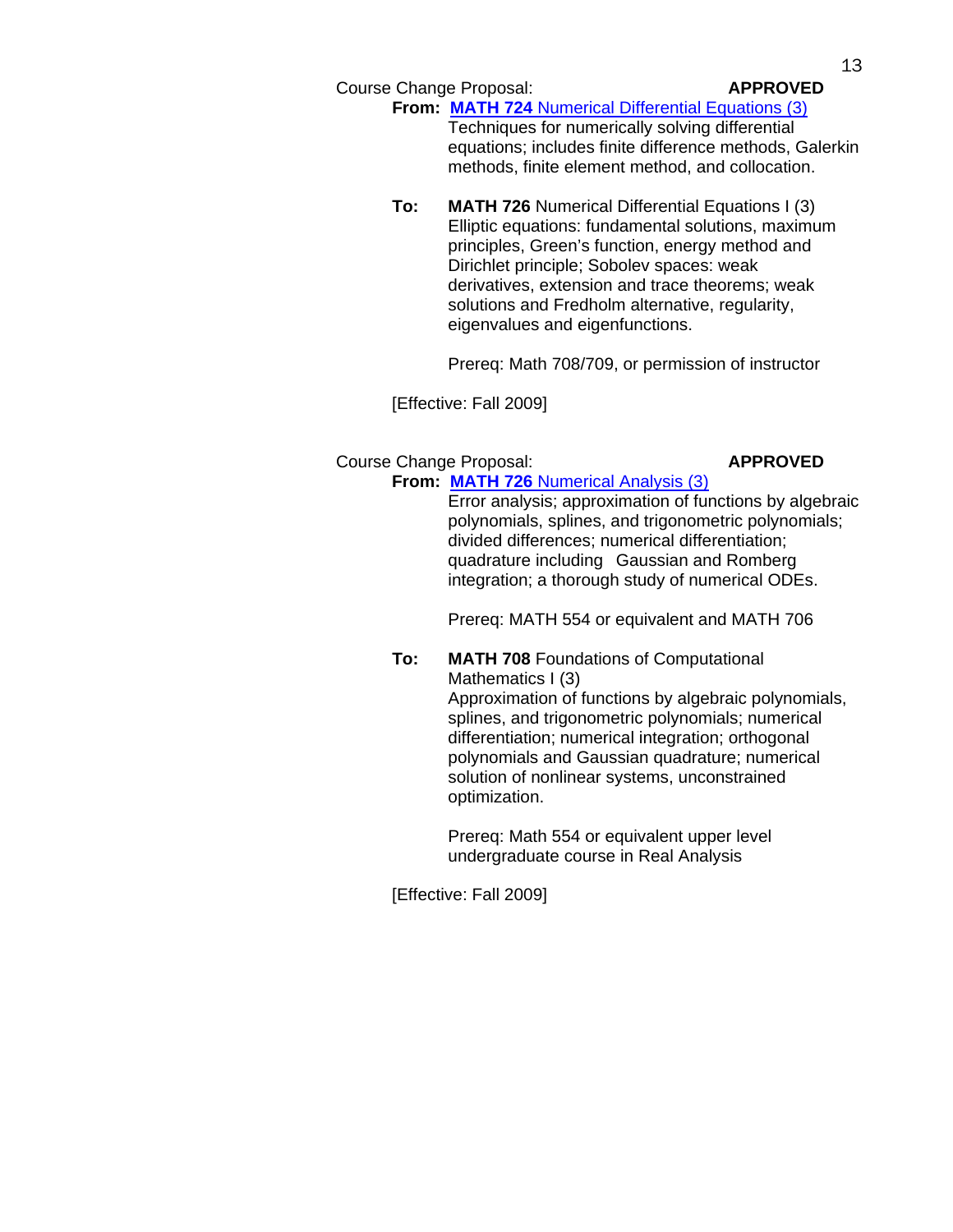Course Change Proposal: **APPROVED**

**From: MATH 727** [Numerical Analysis II \(3\)](http://gradschool.sc.edu/gradcouncil/curricula/CCP%20MATH%20727.pdf) Continuation of MATH 726.

> {=CSCE 761} Prereq: MATH 726

# **To: Delete Course**

 This course has not been offered for several years. With current changes in the graduate program, it is better for it to be offered as a Selected Topics in Applied Mathematics course (Math 728x). The number 727 will be used for Numerical Differential Equations II. This change is a part of forming a concentration in Applied and Computational Mathematics (ACM) as a part of the graduate program in Mathematics approved by the Department of Mathematics on February 19, 2009.

Deletion Date: April 30, 2009

[Effective: Summer 2009]

Curriculum and Bulletin Change: **APPROVED**

[M.S. and M.A. Degrees in Mathematics](http://gradschool.sc.edu/gradcouncil/curricula/CBC%20Mathematics.pdf)

Please delete the MATH 790 requirement. The 1‐credit requirement originated as a seminar opportunity for Masters degree students. Over time it became a skill‐training in Maple (a "computer algebra system") and LaTeX (a typesetting program used for mathematical writing) for first year students. As time went on it changed again into a weekly briefing session for all TA's who were teaching the Maple lab sections of calculus (most already know LaTeX already, and in any event it is easy to learn), and attendance at this session is required in each semester that the teaching assignment includes teaching a Maple calculus lab. It is no longer appropriate to award academic credit for this teaching workshop. Since students now regularly present their work in faculty‐student seminars, a formal seminar requirement is no longer needed.

[Effective: Fall 2009]

#### New Course Proposal: **APPROVED**

**MATH 724** [Differential Equations II](http://gradschool.sc.edu/gradcouncil/curricula/NCP%20MATH%20724.pdf) (3) Detailed study of the following topics: method of characteristics; Hamilton-Jacobi equations; conservation laws; heat equation; wave equation; linear parabolic

equations; linear hyperbolic equations.

Prereq: MATH 723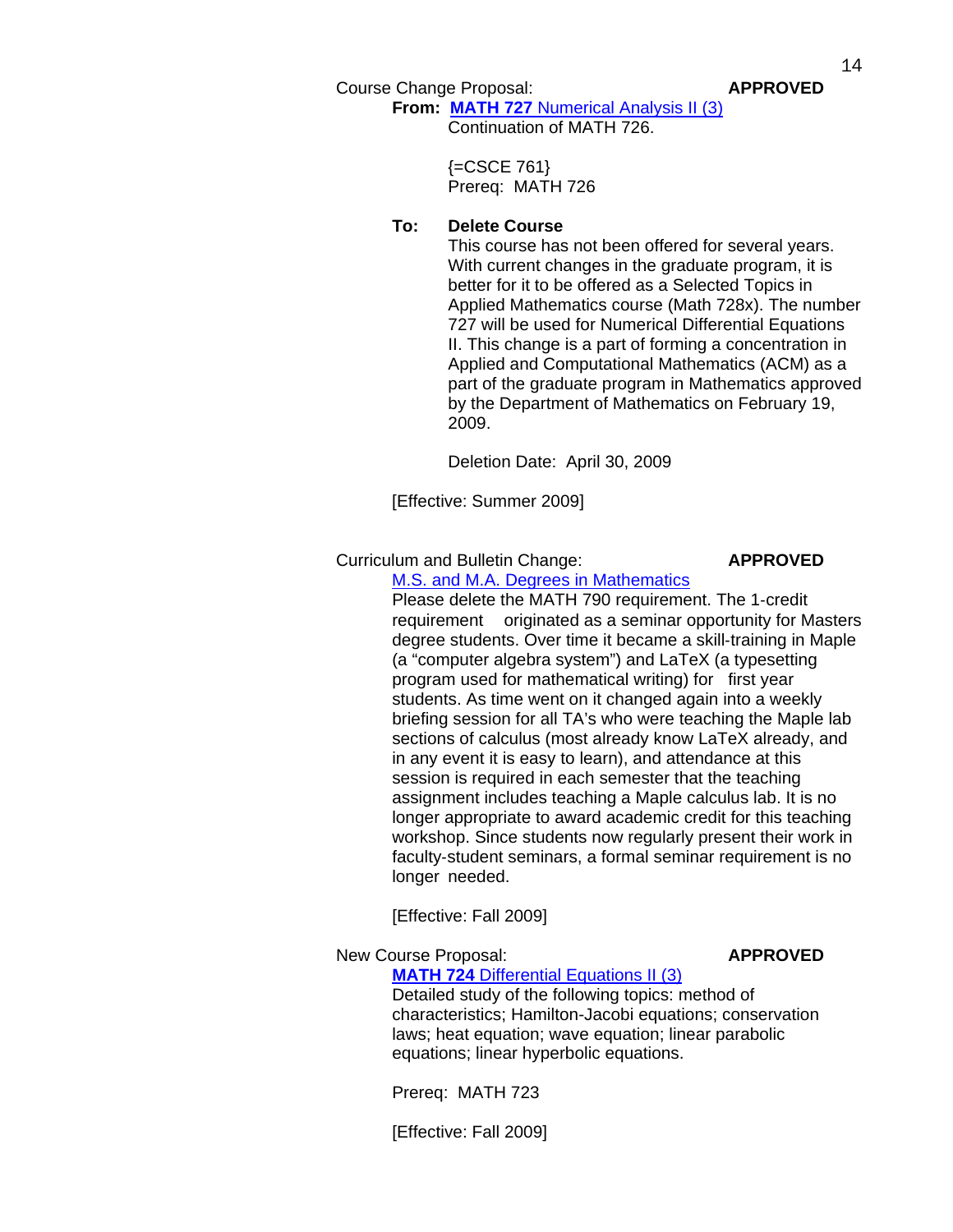New Course Proposal: **APPROVED** 

**MATH 727** Numerical [Differential Equations II](http://gradschool.sc.edu/gradcouncil/curricula/NCP%20MATH%20727.pdf) (3)

Ritz and Galerkin weak formulation. Finite element, mixed finite element, collocation methods for elliptic, parabolic, and hyperbolic PDEs, including development, implementation, stability, consistency, convergence analysis, and error estimates.

Prereq: MATH 726

[Effective: Fall 2009]

### **COLLEGE OF ENGINEERING AND COMPUTING**  *Computer Science and Engineering*

Course Change Proposal: **APPROVED**

**From: CSCE 761** [Numerical Analysis II \(3\)](http://gradschool.sc.edu/gradcouncil/curricula/CCP%20CSCE%20761.pdf) Continuation of CSCE 760.

> {=MATH 727} Prereq: CSCE 760

**To: CSCE 761** Numerical Analysis II (3) Continuation of CSCE 760.

Prereq: CSCE 760

[Effective: Fall 2009]

Curriculum and Bulletin Change: **APPROVED**

[Department of Computer Science and Engineering](http://gradschool.sc.edu/gradcouncil/curricula/CBC%20CSCE%20761.pdf) Drop cross listing of CSCE 761 with MATH 727 to support Mathematics request to drop MATH 727 and introduce a new sequence MATH 708-709.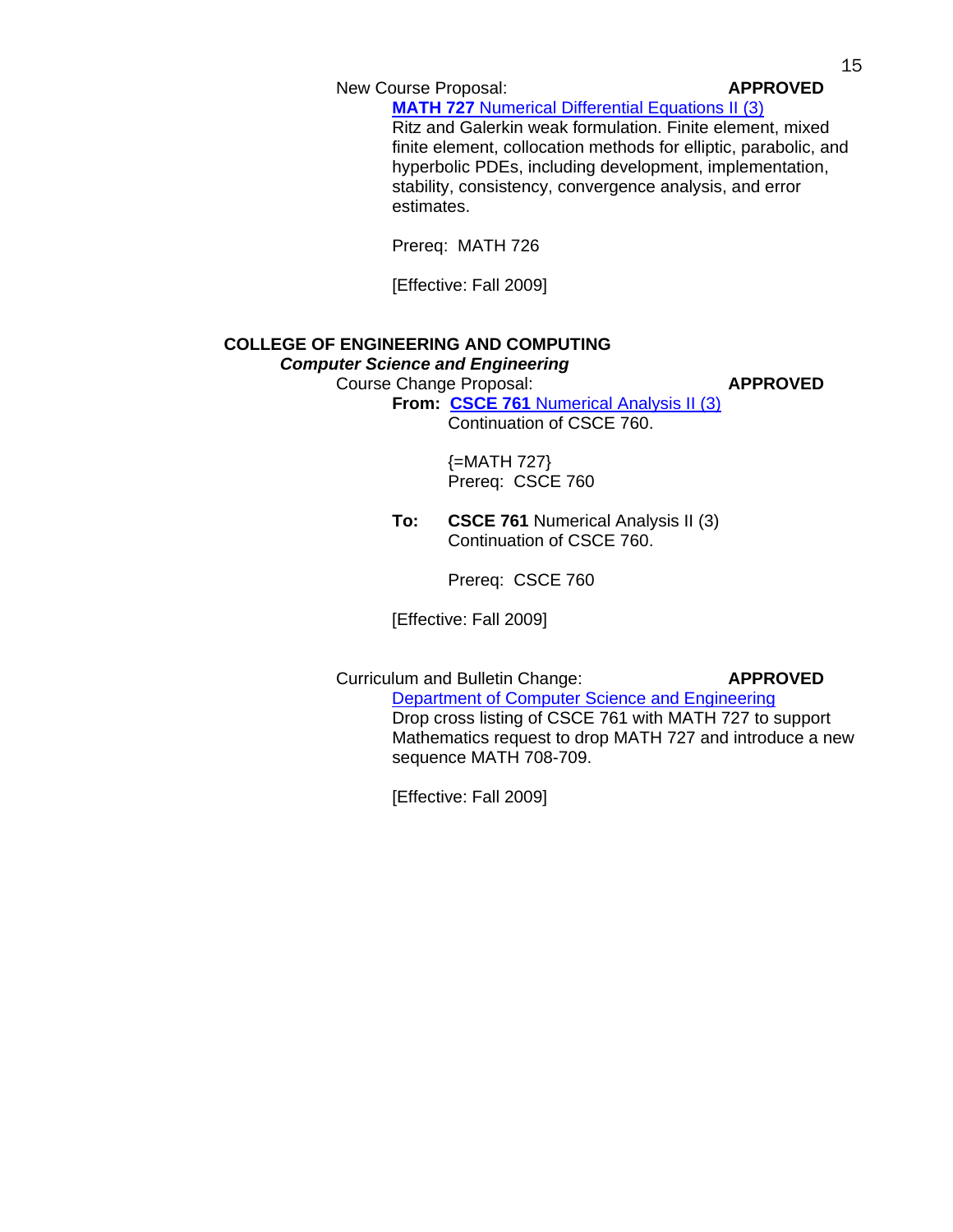# **COLLEGE OF NURSING**

#### **Course Change Proposal: APPROVED**

**From: NURS 722** [Therapeutic Primary Care Nursing \(3\)](http://gradschool.sc.edu/gradcouncil/curricula/CCP%20NURS%20722.pdf)

 Primary care nursing of individuals with chronic illnesses and disabilities in primary care settings. Seminars allows students to focus on child or adult clients.

 Prereq: NURS 705 or 706 and a second approved clinical course

**To: NURS 722** Therapeutic Primary Care Nursing: Advanced Practice Management Field Study in Chronic Disease Management (3)

> Advanced Practice Nursing of individuals with chronic illnesses and disabilities across the health care continuum. Field study required.

Prereq: NURS 704, 707, 702

[Effective: Summer 2009]

#### Course Change Proposal: **APPROVED**

**From: NURS 733** [Psychopharmacological Decisions in](http://gradschool.sc.edu/gradcouncil/curricula/CCP%20NURS%20733.pdf)  [Advanced Nursing Practice \(1\)](http://gradschool.sc.edu/gradcouncil/curricula/CCP%20NURS%20733.pdf)

(Restricted to master's students in nursing in an advanced clinical practice major or master's graduates with graduate preparation in psychiatric mental health nursing or in a nurse practitioner program) Psychopharmacological management of common mental health programs.

Prereq or coreq: NURS 702

#### **To: Delete Course**

Deletion Date: May 15, 2009

[Effective: Summer 2009]

Curriculum and Bulletin Change: **APPROVED**

[Clinical Nursing Program](http://gradschool.sc.edu/gradcouncil/curricula/CBC%20Clinical%20Nursing.pdf) The CBC is being submitted to reflect the course deletion of NURS 733 (CCP for NURS 733 submitted 3-24-09 for Grad Council Approval) in the Graduate Bulletin.

[Effective: Summer 2009]